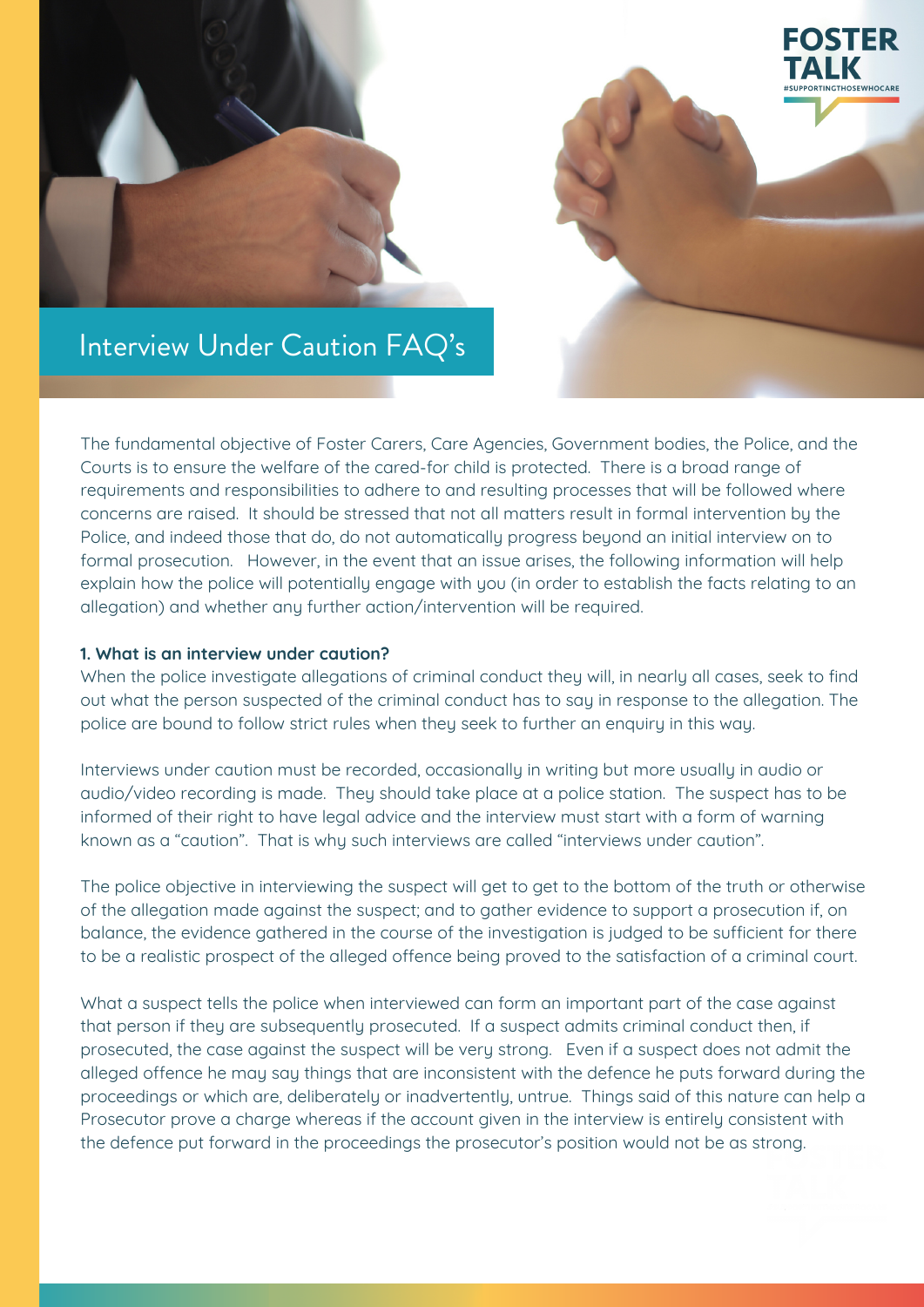Because of the significance of things said by suspects in an interview to the criminal process, there are strict rules to ensure that the suspect has an opportunity to consider the importance of the account he may or may not put forward in the interview, for him to be advised about all of the implications of an account he might put forward, and to be advised about the desirability, in some cases, to put forward no account at all.

The rule that the interview is recorded ensures that there is no dispute about precisely what the suspect was asked and what he said in response.

#### 2. Who do I need to contact if I am told by police that they wish to interview me under caution?

You should contact Foster Talk without delay. Foster Talk will put you through to a legal help-line which will take all the relevant details known at that time and put you in touch with a solicitor who will contact you and make all the necessary arrangements to ensure that you are represented when you are interviewed.

### **3. Will I be arrested or can I make my own arrangements to attend the police station?**

The police have the power to arrest anyone where there are reasonable grounds to suspect the person of an offense and arrest is necessary in order to ensure the prompt and effective investigation of the allegation. Generally speaking, where the allegation is of very serious misconduct the police are likely to exercise their power to arrest. Where the allegation is of a less serious character they are more likely to take the view that the interview can be a voluntary one in other words decide not to arrest the suspect but to trust him to attend the police station at an appointed date and time.

# **4. If the police say that they want to conduct a voluntary interview under caution and ask me to attend the police station do I have any option but to attend?**

The short answer is no. If you decline to attend a voluntary interview or you frustrate the police in their efforts to arrange such an interview they will very likely take the view that it is necessary to arrest you in order to ensure that an interview goes ahead.

### **5. What do I need to take with me?**

The interview process from arrival to departure from the police station can last anything from 1 hour to 6 hours. Generally speaking, one could expect the process to last approximately 1 – 2 hours. You don't need to take anything in particular but it would be helpful if you bring to the interview any documents which you think throw light on the allegation or the credibility and reliability of the person making the allegation. You may have detailed records showing your day-to-day dealings with a foster child and these can be very important in supporting your version of events.

## **6. Will a solicitor attend an interview with me?**

The short answer is yes if you want a solicitor to attend with you. We would advise you very strongly to exercise your right to have a solicitor. Some people, erroneously, believe that asking for a solicitor to advise and assist them shows that they are guilty or have something to hide. That is not the way the police, or the courts think about the role of a solicitor or the motive of a person who chooses to exercise their right to have one. Solicitors are an important part of the process. The advantages of having a solicitor are that the solicitor will ascertain the details of the allegation before you are interviewed; he or she will discuss the details of the allegation and your response prior to the interview, the solicitor will discuss what is in your best interests to do when you are interviewed, whether to give an account or no account or a limited account; and the solicitor will ensure that you put on record during the course of your interview any fact which you might later rely on at your trial in the event that you are charged with an offense.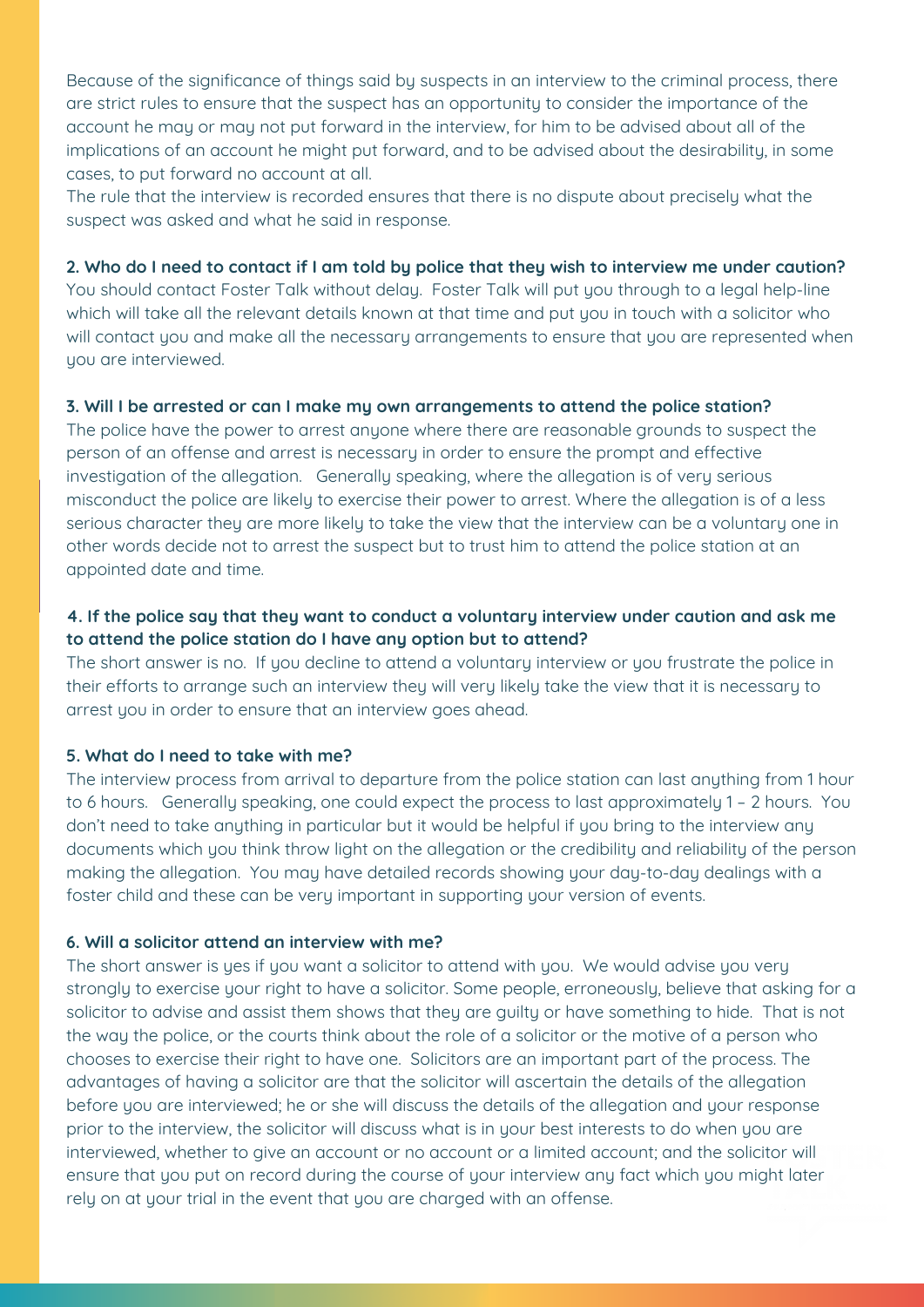# **7. What happens when I meet the solicitor – will they meet me earlier to discuss the circumstances of the allegation?**

The solicitor will speak with you on the telephone prior to the date and time for an interview to obtain relevant information and to advise you generally but he will not know the full detail of the allegation until he meets the interviewing police officer on the day of the interview. Occasionally, investigating officers are happy to provide written disclosure of the details of the allegation, in writing, prior to the date of the interview. The solicitor will arrange to meet you 15 – 30 minutes prior to the interview appointment date and time so that there is a chance to make your acquaintance and to make you feel confident and at ease.

## **8. What happens when my solicitor and I go into the police station?**

You will walk into the reception of the police station and ask for the interviewing officer. He will come out into the reception area and usher you into the police station. Your Solicitor will, first of all, have a consultation with the officer. He will supply information to your solicitor about the allegation. The police are bound to do this. Your solicitor will seek to obtain as much information as he can and to clarify any matter which is not clear from the disclosure provided. Increasingly, the police provide written disclosure of the allegation, and sometimes that disclosure can be rather brief. The solicitor will endeavour to obtain as much information as he can in addition to that written down.

After this initial consultation with the Investigating Officer which generally lasts between 5 – 10 minutes, your solicitor will come and speak with you. Your consultation will be in private. Your solicitor will tell you the information he has gleaned and obtain your account of the facts. He will then advise you on what is in your best interests. Generally speaking, where a suspect denies the alleged offence it makes sense to put on record his defence when interviewed, in order to avoid a Court in any subsequent prosecution concluding that his failure to mention the facts relied upon indicates that he fabricated his defence or that he was unwilling to put forward an account in case he was contradicted.

### **9. Will I be told who has made the allegation?**

Yes, whilst the police and others, prior to the interview can be rather reticent about disclosing the names of witnesses there can be no effective enquiry into your account unless the police disclose the identity of the people who are making the allegations.

### **10. How long will the interview take?**

Interviews can take a long time. Occasionally, where there is little substance to the allegation and the investigating officer is very ready to accept the explanation put forward, the interviews can last as little as 10-15 minutes. Generally speaking, however, they last much longer. Typically interviews last between 45 minutes and 1 ½ hours.

# **11. What will happen after the interview?**

The police, in some cases, will inform you of their decision that there will be no prosecution or any formal police action. That is the exception which tends to be the way where the allegation lacks substance. What is far more common is for the police to tell you that they will seek to make further enquiries and/or to obtain the advice of a prosecutor about whether there is sufficient evidence to bring a prosecution or not. Usually, there is a substantial period of weeks, and sometimes months, before you will learn of the outcome of the investigation.